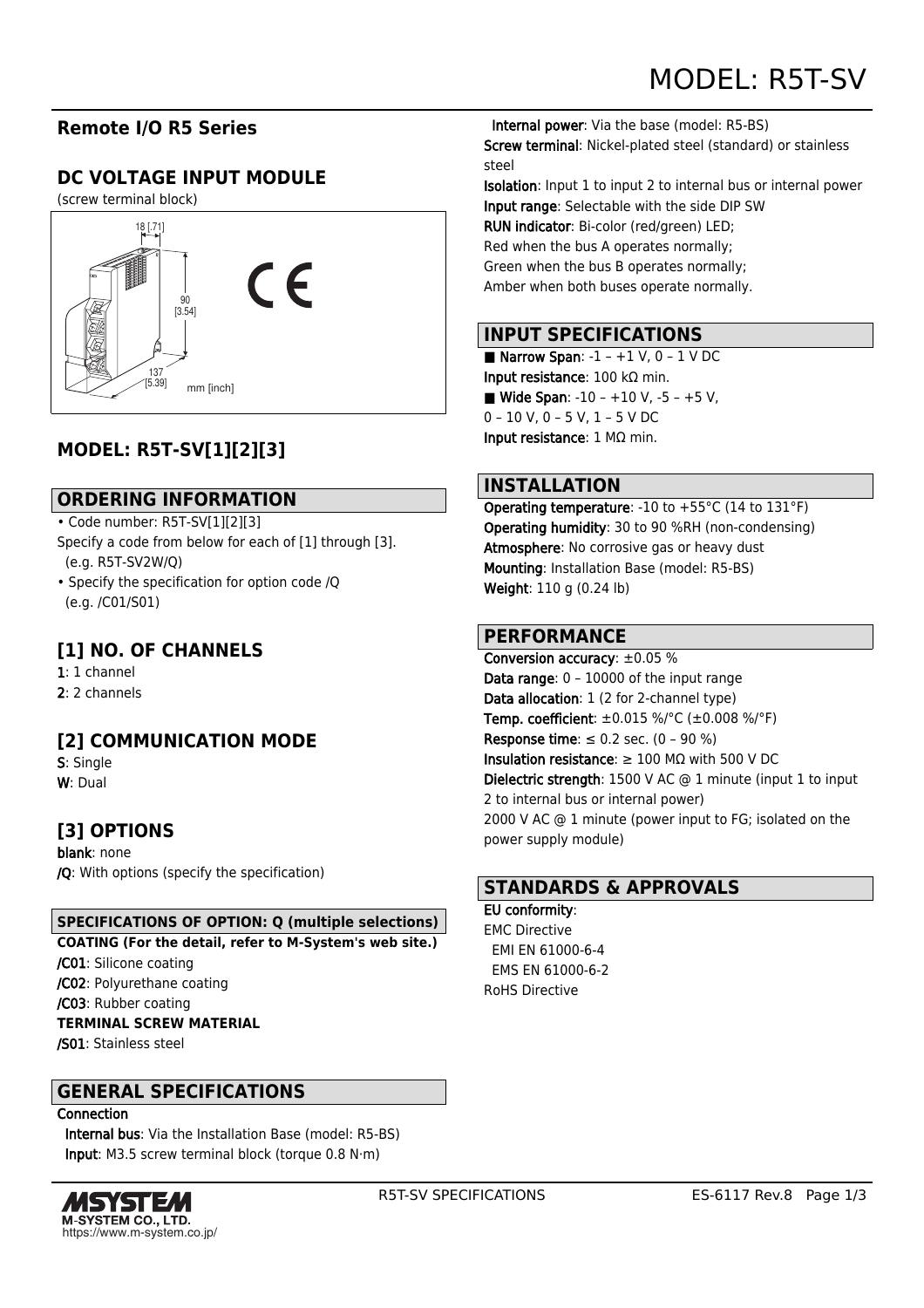# MODEL: R5T-SV



#### **EXTERNAL DIMENSIONS & TERMINAL ASSIGNMENTS unit: mm [inch]**



## **SCHEMATIC CIRCUITRY & CONNECTION DIAGRAM**



\*For dual redundant communication.

Note: Connect either wide or narrow span terminals for each channel. The section enclosed by broken line is with 2-ch. option.